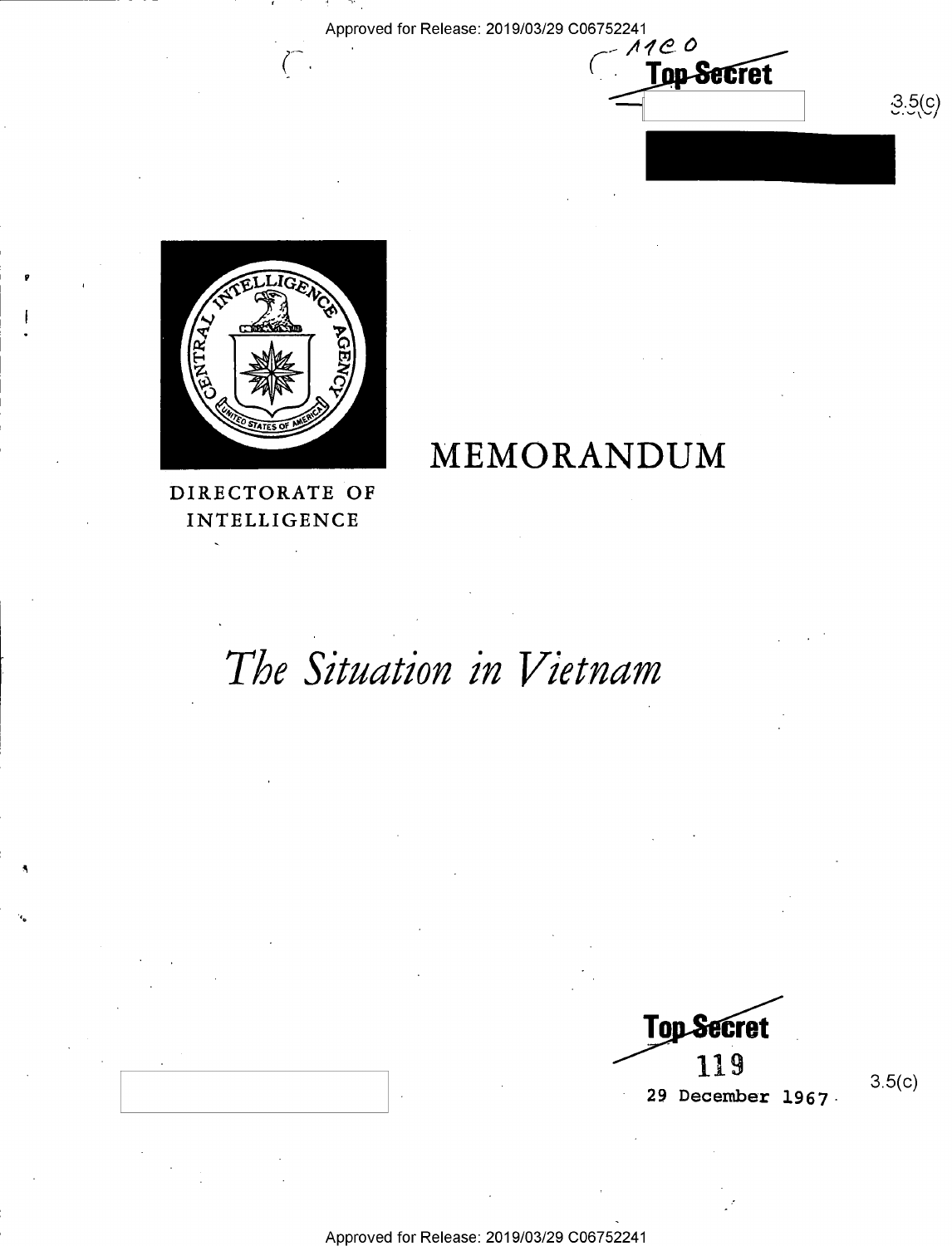| Approved for Release: 2019/03/29 C06752241 | 3.5(c) |
|--------------------------------------------|--------|
| ٠.<br>.                                    |        |
|                                            |        |

Information as of 1600 29 December 1967  $3.5(c)$ 

### HIGHLIGHTS

<sup>A</sup>US Marine battalion suffered heavy losses on 27 December in a battle in Quang Tri Province.

I. The Military Situation in South Vietnam:<br>A US Marine battalion lost 48 men killed and nearly<br>80 wounded in a battle east of Quang Tri city on 27 December. Light scattered actions have been<br>reported elsewhere over the past few days (Paras.<br>1-3). Several recent developments provide further<br>evidence of an enemy intention to attack in the<br>Khe Sanh area (Paras. 4-5).

II. Political Developments in South Vietnam:<br>The Upper House has organized blocs and has presented<br>a resolution to the government dealing with the<br>controversial mobilization order (Paras. 1-2).<br>Senator Nguyen Van Ngai has (Paras. 3-5).

III. North Vietnamese Military Developments:<br>There is nothing of significance to report.

IV. Other Communist Military Developments:<br>Reports of Spanish ex-legionnaires that Chinese<br>troops are manning missile installations in North Vietnam appear doubtful (Paras. 1-3).

V. Communist Political Developments: There is nothing of significance to report.

i

**TOP SECRET** 

 $3.5(c)$ 

 $3.5(c)$ 

#### Approved for Release: 2019/03/29 C06752241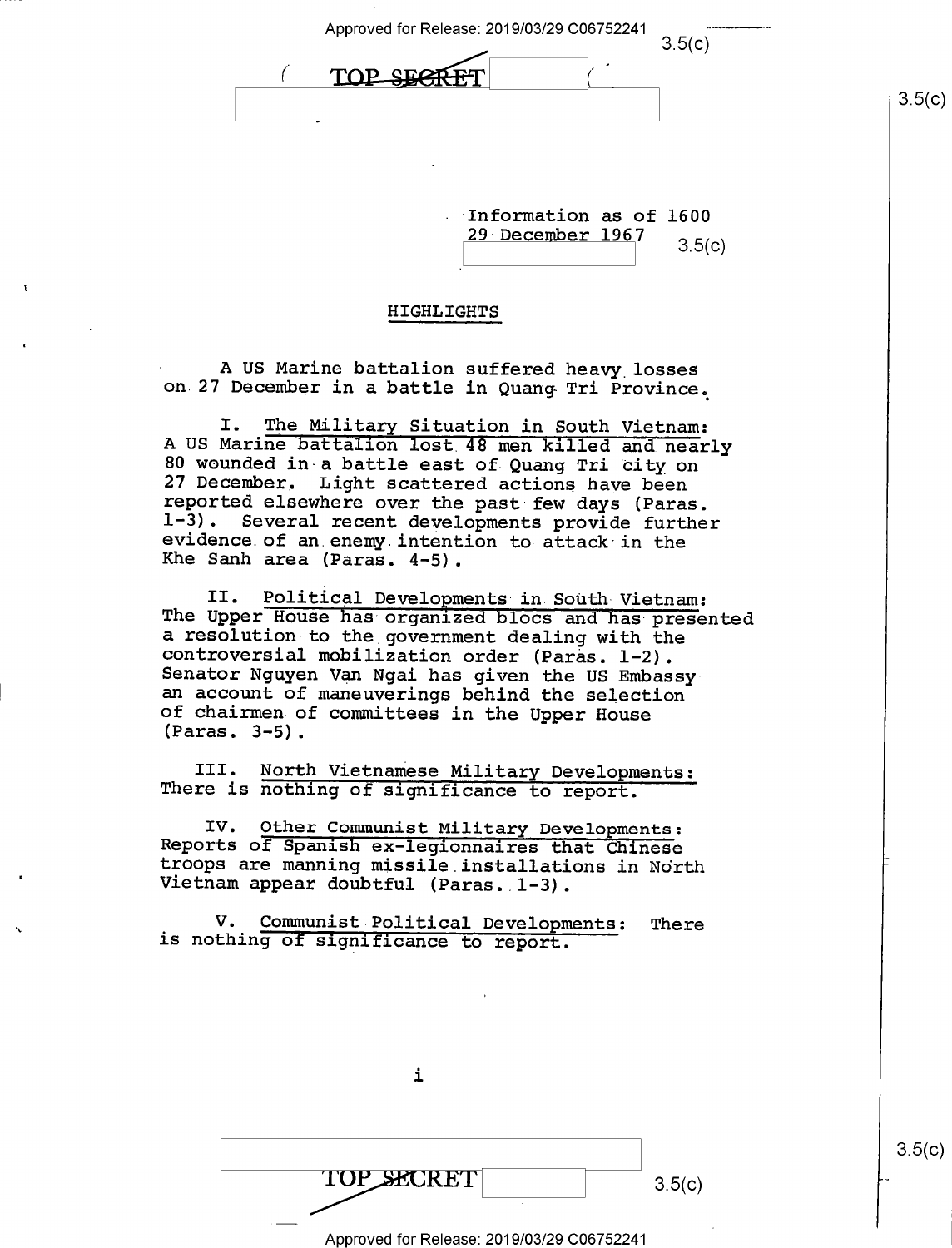Approved for Release: 2019/03/29 C067522413<sub>.5(C)</sub><br> **TOP SECRET** 

### I. THE MILITARY SITUATION IN SOUTH VIETNAM

l. A battalion of the US lst Marine Regiment lost 48 men killed and nearly 80 wounded in'a battle along the coast about nine miles east of Quang Tri on 27 December. Initial reports state that the enemy, probably part of the North Vietnamese 5th Regiment, lost 27 killed.

2. In three separate clashes  $10-25$  miles south of Da Nang on 28 December, US and South Vietnamese forces killed 65 enemy troops. Ten allied troops were killed and 59 wounded.

3. To the south in Pleiku Province, Viet Cong guerrillas on 28 December killed 21 South Vietnamese and wounded 15 in an attack on a hamlet. It was the second such attack in the central highlands in two days. On 27 December the Viet Cong killed l3 and wounded 28 as they overran a hamlet on the outskirts of Kontum city. The latest attack took place about l3 miles northeast of Pleiku city. Light scattered actions were reported elsewhere.

### Developments in the Khe Sanh Area

4. Several recent developments provide further evidence of the enemy's intention to attack near Khe Sanh in western Quang Tri Province. .Radio direction finding indicates that the headquarters of the North Vietnamese 304th Division completed an eastward movement in the Laos panhandle on 29 December which places it approximately 22 miles west of Khe<br>Sanh. The headquarters of the 325C Division has The headquarters of the 325C Division has moved from the Dong Hoi area in North Vietnam to a position in Laos just west of the Demilitarized Zone.

 $3.3(r3.3(h)(2))$ 

'|

29 December 1967

I-1  $\begin{array}{c|c} \texttt{I-I} & \texttt{\ } \end{array}$  $TOP\_s \varepsilon \text{CRET}$  a.5(c)

 $3.5(c)$ 

Approved for Release: 2019/03/29 C06752241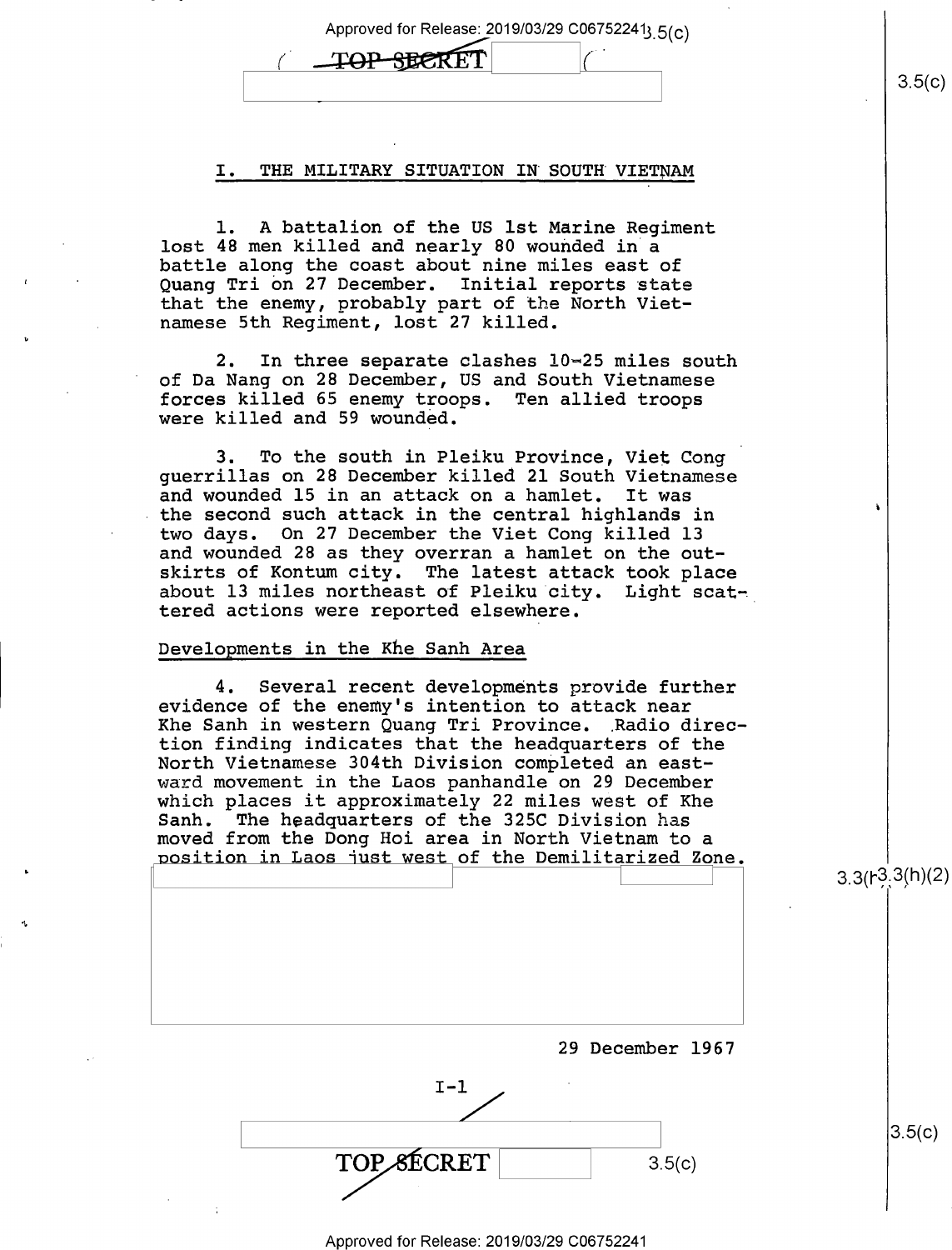# Approved for Release: 2019/03/29 C067522413.5(c)<br>
TOP SECRET

### New ¥ear's.Cease+fire

5. The allies' 24-hour New Year's cease-<br>fire is scheduled to begin at 5:00 AM (EST)<br>31 December and continue until 5:00 AM (EST)<br>1 January. Although no allied military operations are scheduled during this respite, a full alert will be maintained.



 $I-2$ TOP SECRET  $3.5(c)$ 

Approved for Release: 2019/03/29 C06752241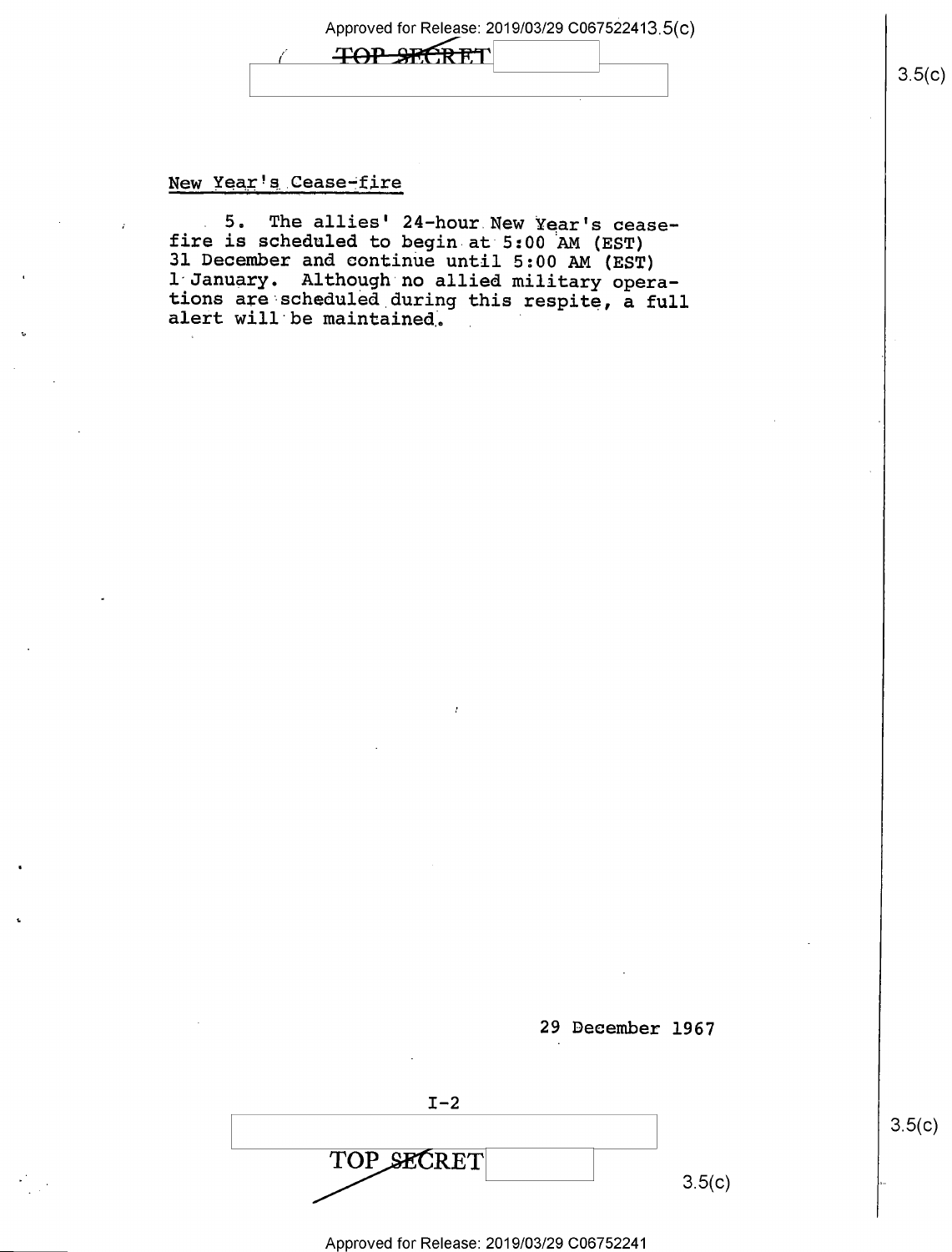| Approved for Release: 2019/03/29 C06752241 |        |  |
|--------------------------------------------|--------|--|
|                                            | 3.5(c) |  |
| <b>TAP STATT</b> T                         |        |  |
|                                            |        |  |

### II. POLITICAL DEVELOPMENTS IN SOUTH VIETNAM

1. The Upper House of the National Assembly<br>on 27 December formed itself into two blocs, one<br>formal and the other a rather loose coalition of<br>41 "independent" senators. The formal grouping<br>is the 19-member National Democra

2. The Upper House on 27 December also began<br>debate on a resolution relating to the government's<br>partial mobilization decree which it had apparently<br>rejected earlier this month. On 28 December, the<br>Upper House unanimously

### Election of Committee Chairmen in the Upper House

3. In a conversation with US Embassy officers,<br>Senator Nguyen Van Ngai recently commented on<br>several aspects of the election on 22 December of<br>permanent committee chairmen in the Upper House.<br>He indicated that the outcome

|            | 29 December 1967 |        |
|------------|------------------|--------|
| $TT-1$     |                  | 3.5(c) |
| TOP SECRET | 3.5(c)           |        |

Approved for Release: 2019/03/29 C06752241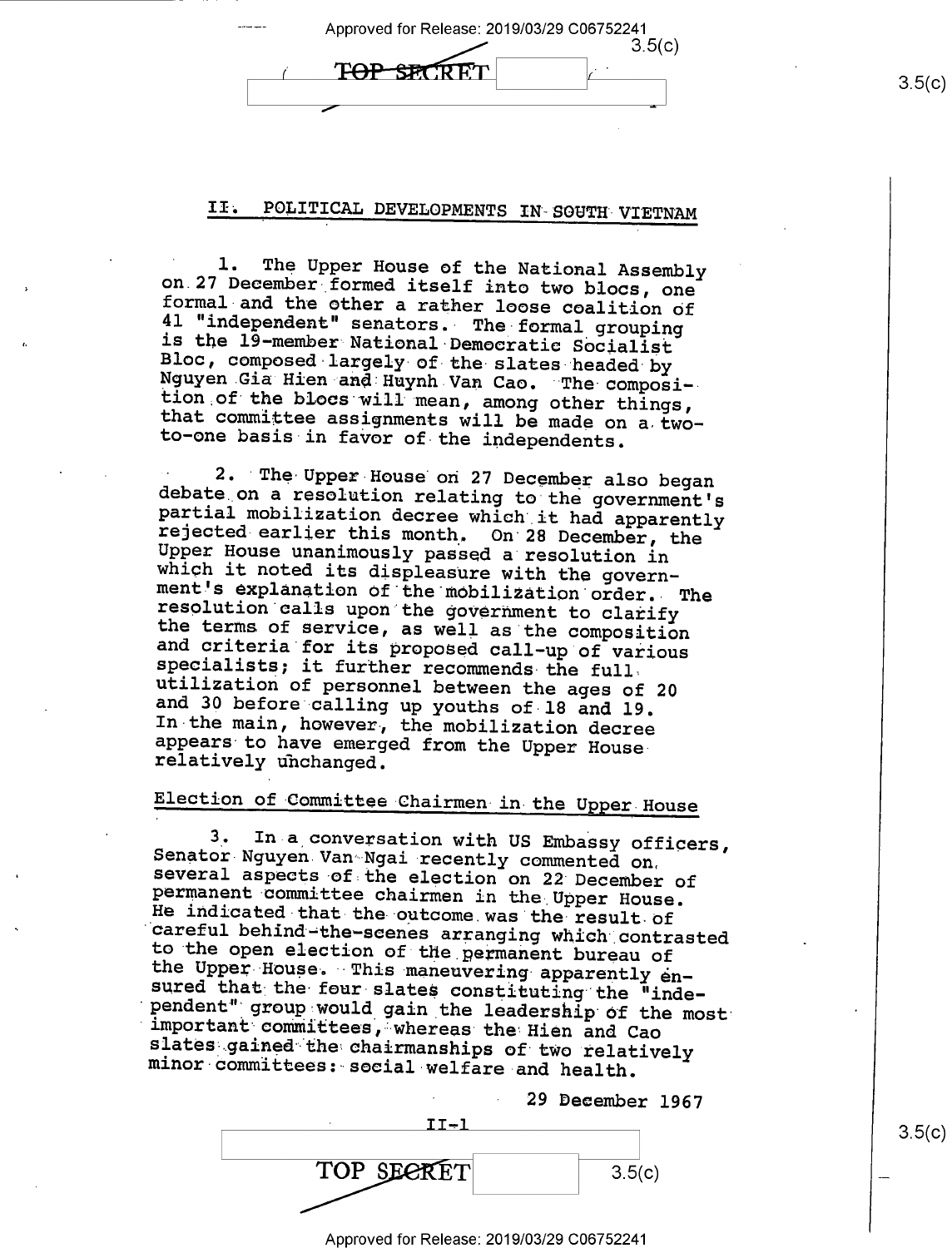Approved for Release: 2019/03/29 C06752241<sub>.5(C)</sub> TOP-8ECRET

4. Ngai indicated that the Hien and Cao slates apparently committed a serious tactical error in not opting to go along with the other blocs in their prearranged plans. This, he indicated, would have guaranteed that all slates received their share of the committee chairmanships with sufficient majorities to enhance their prestige in dealing with the government. As it turned out, the other slates went ahead with their original plans and virtually froze out the Hien and Cao slates. The balance of the other committee chairmanships are held by members of the following slates: Tran Van Huyen's slate (he is also chairman of the Upper House), internal affairs and rules, and culture and education; Tran Van Don's, defense, public works, and agriculture; Tran Van Lam's, budget and finance, foreign affairs, and interior; and Nguyen Ngoc Ky's, economics, and judiciary.

5. In addition to the tactical blunders of the Hien and Cao slates, the results of the voting for committee chairmanships may reflect a more fundamental fact of life in the Upper House. to the embassy, the Hien—Cao bloc is widely regarded, correctly or incorrectly, as strongly progovernment. Although many members of the "independent" group will side with the government on many issues, there' will be times when they will feel constrained to make jabs at the "progovernment" Hien-Cao bloc in order to preserve their "independent" credentials.

> 29 December 1967  $II-2$  $3.5(c)$ TOP SECRET

> > Approved for Release: 2019/03/29 C06752241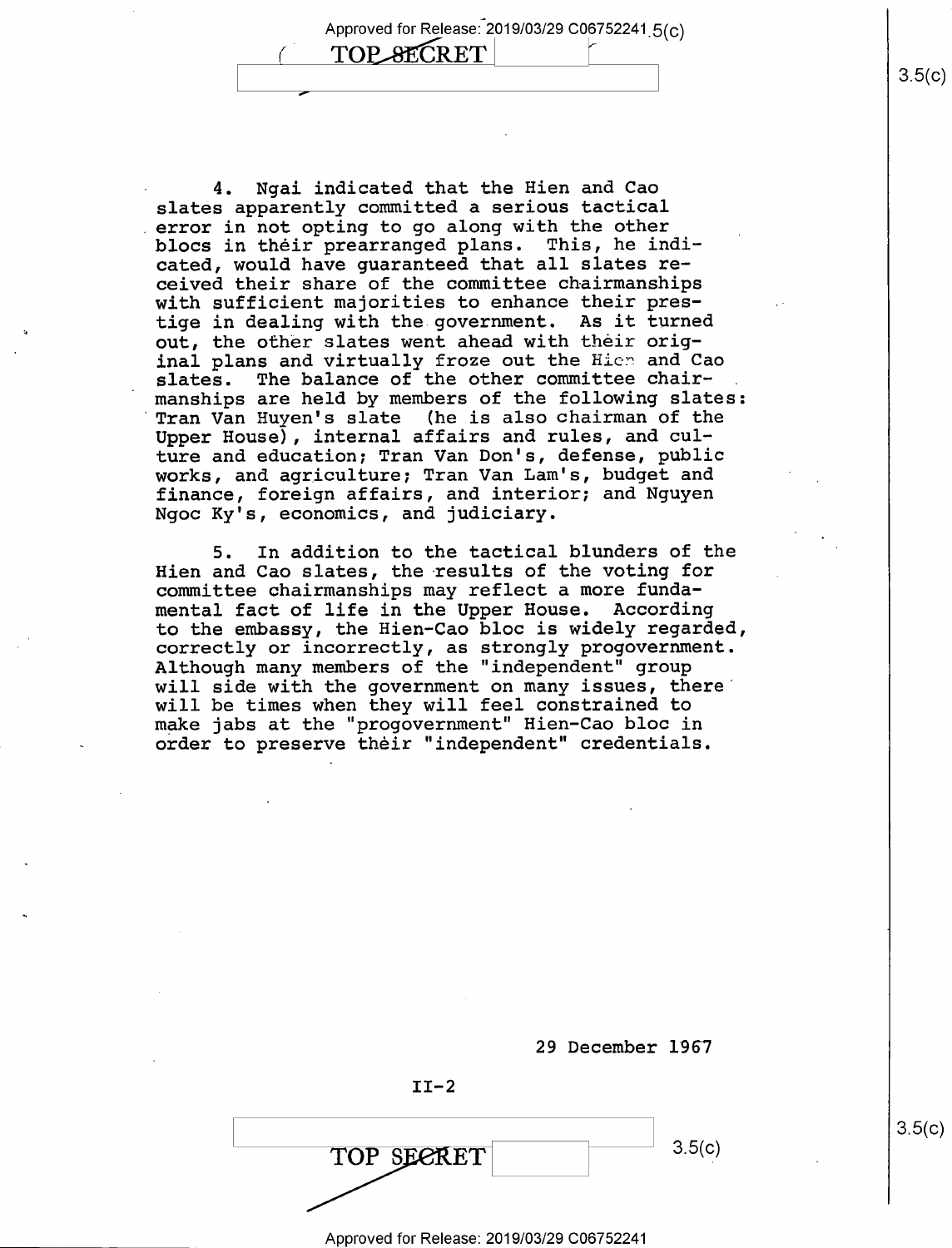Approved for Release: 2019/03/29 C06752241(C) TOP SEGRET \ s.5(¢)

### IV. OTHER COMMUNIST MILITARY DEVELOPMENTS

l. The recently repatriated Spanish foreign<br>legionnaires who lived for several years in North Vietnam continue to provide reports on the activities<br>of Chinese Communist troops there. One of the Spaniards said that there were approximately 10,000 Chinese troops in the Chi Ne area manning missile installations<br>and constructing tunnel complexes. Another source said he heard that the Chinese moved missiles on mobile platforms out of a cave to fire at attacking planes in this area.

2. Another Spaniard gave details concerning<br>Chinese troops in the Yen Bai area. He said that Chi-<br>nese troops are manning an SA-2 site nearby, and that infantry and artillery troops were concentrated between<br>Yen Bai and Phu Tho. He distinguished these troops by their weapons: artillery troops carried only pistols, and the infantrymen carried machine guns.

3. These latest reports appear less accurate than<br>those received earlier. The number of Chinese troops<br>reported in the Chi Ne area is not realistic, and the<br>description of the missile activity conflicts with an<br>earlier rep craft artillery troops normally carry rifles and sub-<br>machine guns as well as pistols.

 $3.3(h)(2)$ 

29 December 1967  $IV-1$  $3.5(c)$  $\overline{\phantom{a}}$  . The contract of the contract of the contract of the contract of the contract of the contract of the contract of the contract of the contract of the contract of the contract of the contract of the contract of TOP SECRET

 $3.5(c)$ 

Approved for Release: 2019/03/29 C06752241